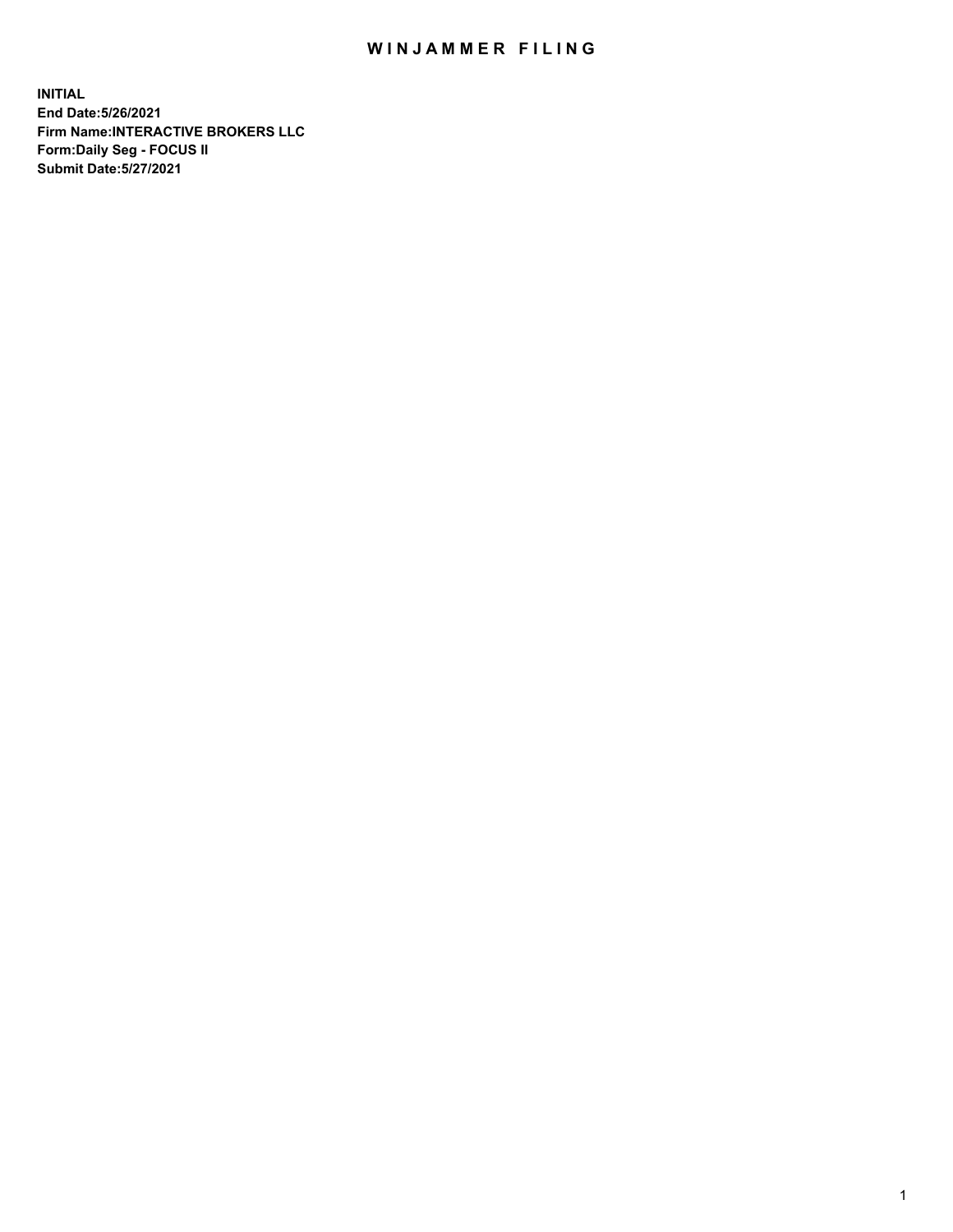**INITIAL End Date:5/26/2021 Firm Name:INTERACTIVE BROKERS LLC Form:Daily Seg - FOCUS II Submit Date:5/27/2021 Daily Segregation - Cover Page**

| Name of Company                                                                                                                                                                                                                                                                                                                | <b>INTERACTIVE BROKERS LLC</b>                                                   |
|--------------------------------------------------------------------------------------------------------------------------------------------------------------------------------------------------------------------------------------------------------------------------------------------------------------------------------|----------------------------------------------------------------------------------|
| <b>Contact Name</b>                                                                                                                                                                                                                                                                                                            | James Menicucci                                                                  |
| <b>Contact Phone Number</b>                                                                                                                                                                                                                                                                                                    | 203-618-8085                                                                     |
| <b>Contact Email Address</b>                                                                                                                                                                                                                                                                                                   | jmenicucci@interactivebrokers.c<br>om                                            |
| FCM's Customer Segregated Funds Residual Interest Target (choose one):<br>a. Minimum dollar amount: ; or<br>b. Minimum percentage of customer segregated funds required:% ; or<br>c. Dollar amount range between: and; or<br>d. Percentage range of customer segregated funds required between:% and%.                         | <u>0</u><br>$\overline{\mathbf{0}}$<br>155,000,000 245,000,000<br>0 <sub>0</sub> |
| FCM's Customer Secured Amount Funds Residual Interest Target (choose one):<br>a. Minimum dollar amount: ; or<br>b. Minimum percentage of customer secured funds required:% ; or<br>c. Dollar amount range between: and; or<br>d. Percentage range of customer secured funds required between:% and%.                           | <u>0</u><br>$\overline{\mathbf{0}}$<br>80,000,000 120,000,000<br>0 <sub>0</sub>  |
| FCM's Cleared Swaps Customer Collateral Residual Interest Target (choose one):<br>a. Minimum dollar amount: ; or<br>b. Minimum percentage of cleared swaps customer collateral required:% ; or<br>c. Dollar amount range between: and; or<br>d. Percentage range of cleared swaps customer collateral required between:% and%. | <u>0</u><br>$\underline{\mathbf{0}}$<br>0 <sub>0</sub><br>0 <sub>0</sub>         |

Attach supporting documents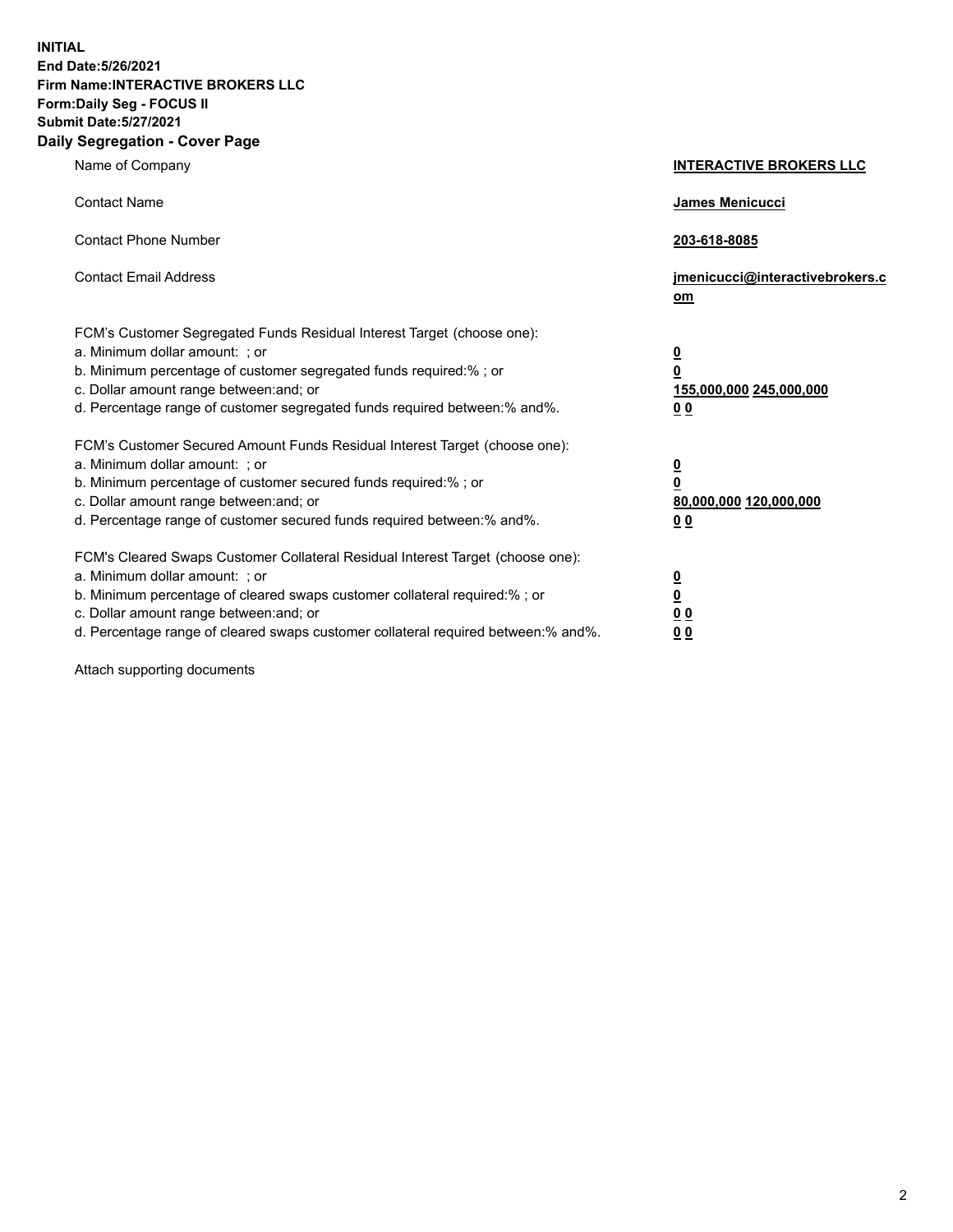**INITIAL End Date:5/26/2021 Firm Name:INTERACTIVE BROKERS LLC Form:Daily Seg - FOCUS II Submit Date:5/27/2021 Daily Segregation - Secured Amounts**

## Foreign Futures and Foreign Options Secured Amounts Amount required to be set aside pursuant to law, rule or regulation of a foreign government or a rule of a self-regulatory organization authorized thereunder **0** [7305] 1. Net ledger balance - Foreign Futures and Foreign Option Trading - All Customers A. Cash **503,280,208** [7315] B. Securities (at market) **0** [7317] 2. Net unrealized profit (loss) in open futures contracts traded on a foreign board of trade **22,045,341** [7325] 3. Exchange traded options a. Market value of open option contracts purchased on a foreign board of trade **101,638** [7335] b. Market value of open contracts granted (sold) on a foreign board of trade **-7,664** [7337] 4. Net equity (deficit) (add lines 1. 2. and 3.) **525,419,523** [7345] 5. Account liquidating to a deficit and account with a debit balances - gross amount **7,129** [7351] Less: amount offset by customer owned securities **0** [7352] **7,129** [7354] 6. Amount required to be set aside as the secured amount - Net Liquidating Equity Method (add lines 4 and 5) **525,426,652** [7355] 7. Greater of amount required to be set aside pursuant to foreign jurisdiction (above) or line 6. **525,426,652** [7360] FUNDS DEPOSITED IN SEPARATE REGULATION 30.7 ACCOUNTS 1. Cash in banks A. Banks located in the United States **78,043,349** [7500] B. Other banks qualified under Regulation 30.7 **0** [7520] **78,043,349** [7530] 2. Securities A. In safekeeping with banks located in the United States **300,000,000** [7540] B. In safekeeping with other banks qualified under Regulation 30.7 **0** [7560] **300,000,000** [7570] 3. Equities with registered futures commission merchants A. Cash **0** [7580] B. Securities **0** [7590] C. Unrealized gain (loss) on open futures contracts **0** [7600] D. Value of long option contracts **0** [7610] E. Value of short option contracts **0** [7615] **0** [7620] 4. Amounts held by clearing organizations of foreign boards of trade A. Cash **0** [7640] B. Securities **0** [7650] C. Amount due to (from) clearing organization - daily variation **0** [7660] D. Value of long option contracts **0** [7670] E. Value of short option contracts **0** [7675] **0** [7680] 5. Amounts held by members of foreign boards of trade A. Cash **259,963,224** [7700] B. Securities **0** [7710] C. Unrealized gain (loss) on open futures contracts **10,160,417** [7720] D. Value of long option contracts **101,638** [7730] E. Value of short option contracts **-7,664** [7735] **270,217,615** [7740] 6. Amounts with other depositories designated by a foreign board of trade **0** [7760] 7. Segregated funds on hand **0** [7765] 8. Total funds in separate section 30.7 accounts **648,260,964** [7770] 9. Excess (deficiency) Set Aside for Secured Amount (subtract line 7 Secured Statement Page 1 from Line 8) **122,834,312** [7380] 10. Management Target Amount for Excess funds in separate section 30.7 accounts **80,000,000** [7780] 11. Excess (deficiency) funds in separate 30.7 accounts over (under) Management Target **42,834,312** [7785]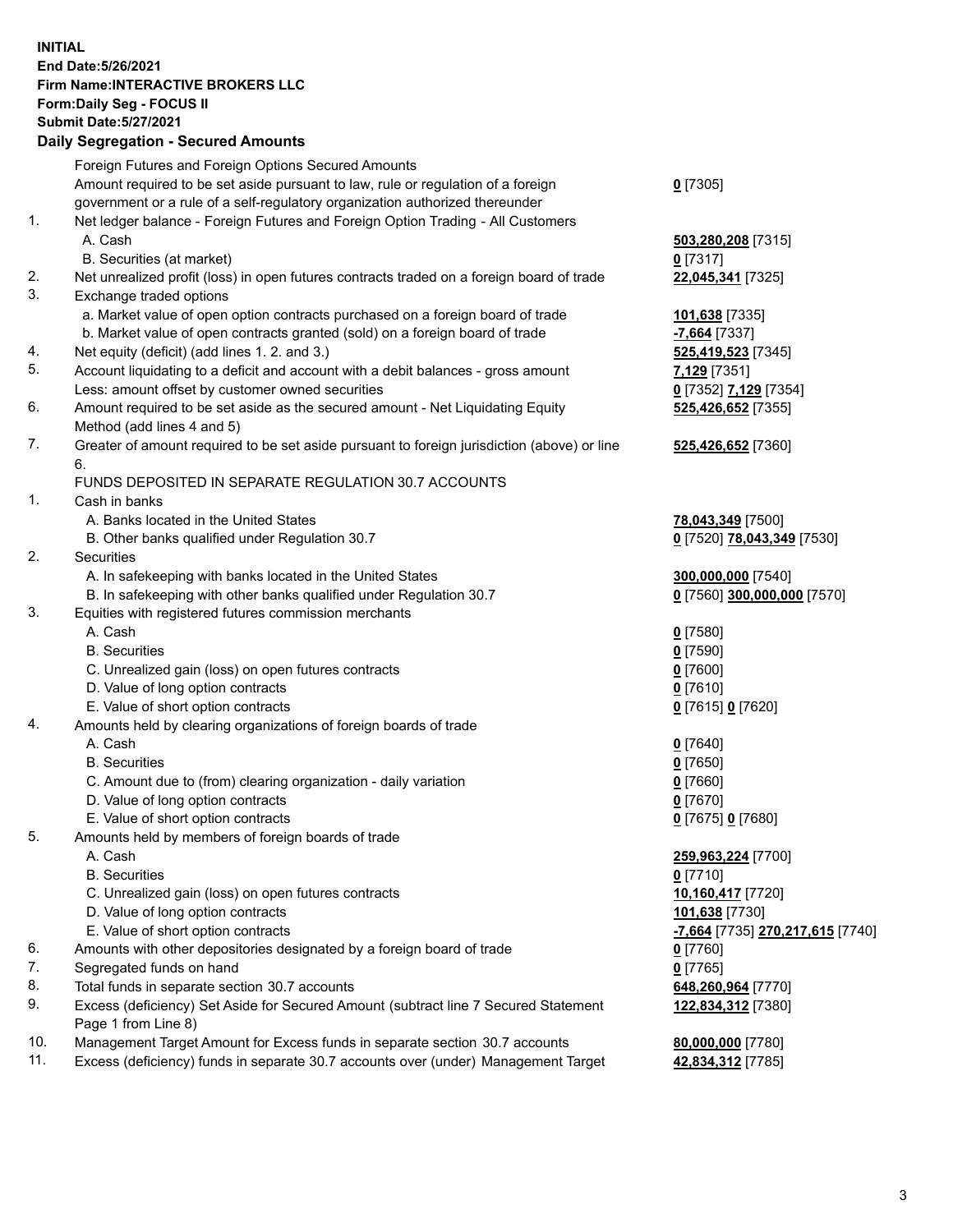**INITIAL End Date:5/26/2021 Firm Name:INTERACTIVE BROKERS LLC Form:Daily Seg - FOCUS II Submit Date:5/27/2021 Daily Segregation - Segregation Statement** SEGREGATION REQUIREMENTS(Section 4d(2) of the CEAct) 1. Net ledger balance A. Cash **6,818,055,024** [7010] B. Securities (at market) **0** [7020] 2. Net unrealized profit (loss) in open futures contracts traded on a contract market **255,779,057** [7030] 3. Exchange traded options A. Add market value of open option contracts purchased on a contract market **307,124,602** [7032] B. Deduct market value of open option contracts granted (sold) on a contract market **-238,150,797** [7033] 4. Net equity (deficit) (add lines 1, 2 and 3) **7,142,807,886** [7040] 5. Accounts liquidating to a deficit and accounts with debit balances - gross amount **1,293,455** [7045] Less: amount offset by customer securities **0** [7047] **1,293,455** [7050] 6. Amount required to be segregated (add lines 4 and 5) **7,144,101,341** [7060] FUNDS IN SEGREGATED ACCOUNTS 7. Deposited in segregated funds bank accounts A. Cash **1,684,320,894** [7070] B. Securities representing investments of customers' funds (at market) **3,251,006,000** [7080] C. Securities held for particular customers or option customers in lieu of cash (at market) **0** [7090] 8. Margins on deposit with derivatives clearing organizations of contract markets A. Cash **1,984,308,107** [7100] B. Securities representing investments of customers' funds (at market) **370,652,400** [7110] C. Securities held for particular customers or option customers in lieu of cash (at market) **0** [7120] 9. Net settlement from (to) derivatives clearing organizations of contract markets **4,249,916** [7130] 10. Exchange traded options A. Value of open long option contracts **306,900,970** [7132] B. Value of open short option contracts **-238,095,080** [7133] 11. Net equities with other FCMs A. Net liquidating equity **0** [7140] B. Securities representing investments of customers' funds (at market) **0** [7160] C. Securities held for particular customers or option customers in lieu of cash (at market) **0** [7170] 12. Segregated funds on hand **0** [7150] 13. Total amount in segregation (add lines 7 through 12) **7,363,343,207** [7180] 14. Excess (deficiency) funds in segregation (subtract line 6 from line 13) **219,241,866** [7190] 15. Management Target Amount for Excess funds in segregation **155,000,000** [7194]

16. Excess (deficiency) funds in segregation over (under) Management Target Amount Excess

**64,241,866** [7198]